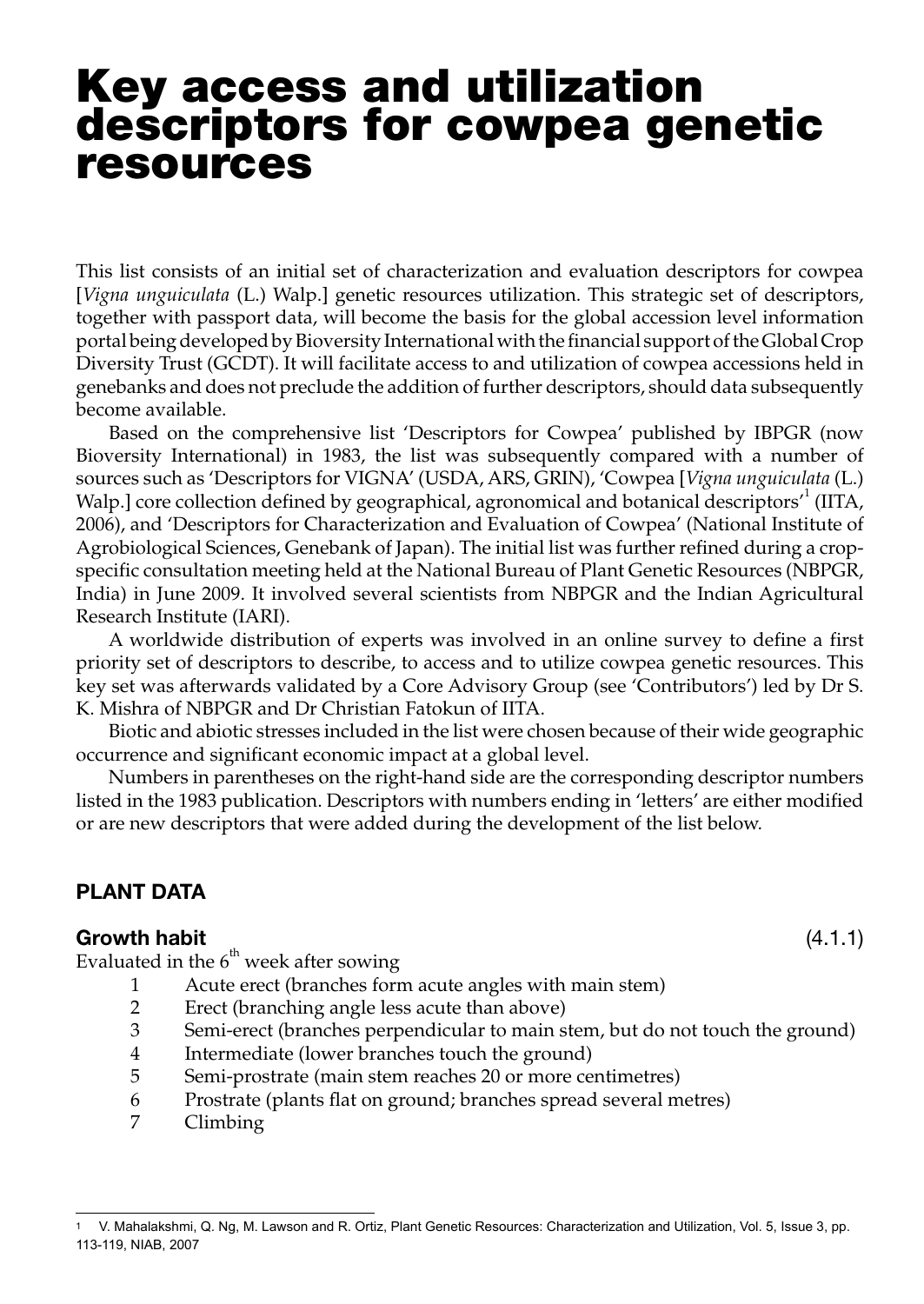|                                                                                                  | Days to 50% flowering<br>Number of days from sowing until 50% of the plants have begun to flower. Recorded for plants<br>with the same sowing date at the same location each year | (4.2.1) |
|--------------------------------------------------------------------------------------------------|-----------------------------------------------------------------------------------------------------------------------------------------------------------------------------------|---------|
| Pod length [cm]<br>Average length of the 10 longest mature pods from 10 randomly selected plants |                                                                                                                                                                                   | (4.2.7) |
| Days to pod maturity<br>Number of days from sowing until 95% of the plants have mature pods      |                                                                                                                                                                                   | (4.2.X) |
| Testa texture                                                                                    |                                                                                                                                                                                   | (4.3.2) |
| 1                                                                                                | Smooth                                                                                                                                                                            |         |
| $\mathfrak{Z}$                                                                                   | Smooth to rough                                                                                                                                                                   |         |
| 5                                                                                                | Rough (fine reticulation)                                                                                                                                                         |         |
| 7                                                                                                | Rough to wrinkled                                                                                                                                                                 |         |
| 9                                                                                                | Wrinkled (coarse folds on the testa)                                                                                                                                              |         |
| Eye colour                                                                                       |                                                                                                                                                                                   | (4.3.4) |
| $\boldsymbol{0}$                                                                                 | Eye absent (white, cream)                                                                                                                                                         |         |
| $\,1\,$                                                                                          | Brown splash or gray                                                                                                                                                              |         |
| $\overline{2}$                                                                                   | Tan brown                                                                                                                                                                         |         |
| 3                                                                                                | Red                                                                                                                                                                               |         |
| 4                                                                                                | Green                                                                                                                                                                             |         |
| 5                                                                                                | Blue to black                                                                                                                                                                     |         |
| 6                                                                                                | Blue to black spots or mottle                                                                                                                                                     |         |
| $\overline{7}$                                                                                   | Speckled (even distribution of fine speckling)                                                                                                                                    |         |
| $\,8\,$                                                                                          | Mottled (dark brown pigment typically absent around hilum)                                                                                                                        |         |
| 9                                                                                                | Mottled and speckled                                                                                                                                                              |         |
| 99                                                                                               | Other (specify in the descriptor Notes)                                                                                                                                           |         |
|                                                                                                  |                                                                                                                                                                                   |         |
| 100-Seed weight [g]                                                                              |                                                                                                                                                                                   | (4.3.5) |
|                                                                                                  | Weight of 100 seeds with 12% moisture content                                                                                                                                     |         |
| Seed coat colour                                                                                 |                                                                                                                                                                                   | (4.3.X) |
|                                                                                                  | Recorded at maturity                                                                                                                                                              |         |
| 1                                                                                                | White                                                                                                                                                                             |         |
| $\overline{2}$                                                                                   | Cream                                                                                                                                                                             |         |
| 3                                                                                                | Brown                                                                                                                                                                             |         |
| 4                                                                                                | Red                                                                                                                                                                               |         |
| 5                                                                                                | Purple                                                                                                                                                                            |         |
| 6                                                                                                | <b>Black</b>                                                                                                                                                                      |         |
| 99                                                                                               | Other (i.e. 'yellow' or 'blue', specify in the descriptor Notes)                                                                                                                  |         |
|                                                                                                  |                                                                                                                                                                                   |         |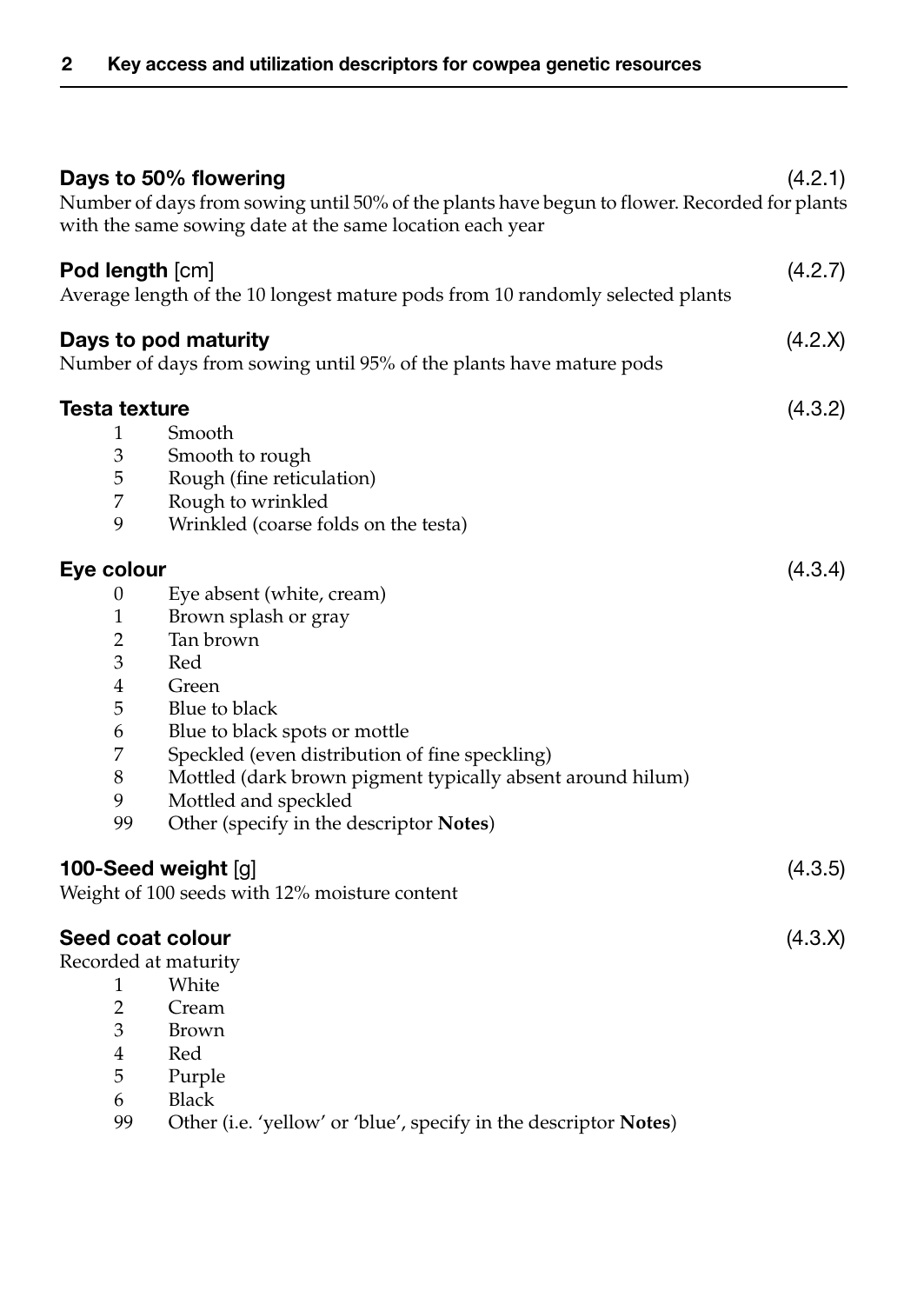| <b>Flower colour</b>                |                                                                                       | (6.2.2)  |
|-------------------------------------|---------------------------------------------------------------------------------------|----------|
| 1                                   | White                                                                                 |          |
| $\overline{2}$                      | Violet                                                                                |          |
| 3                                   | Mauve-pink                                                                            |          |
| 99                                  | Other (specify in the descriptor Notes)                                               |          |
|                                     | Number of pods per peduncle                                                           | (6.2.8)  |
|                                     | Recorded under total insect control. Average number of 10 randomly selected peduncles |          |
| Pod colour                          |                                                                                       | (6.2.12) |
| Of mature pod                       |                                                                                       |          |
| 1                                   | Pale tan or straw                                                                     |          |
| $\overline{2}$                      | Dark tan                                                                              |          |
| $\overline{3}$                      | Dark brown                                                                            |          |
| $\overline{4}$                      | Black or dark purple                                                                  |          |
| 99                                  | Other (specify in the descriptor Notes)                                               |          |
| Seed protein content [%]            |                                                                                       | (6.3.7)  |
|                                     | <b>ABIOTIC STRESSES</b>                                                               |          |
| <b>Drought</b>                      |                                                                                       | (7.3)    |
|                                     | <b>BIOTIC STRESSES</b>                                                                |          |
| Cowpea (yellow) mosaic virus (CPMV) |                                                                                       | (8.4.9)  |

## NOTES

Any additional information may be specified here, particularly that referring to the category '99=Other' present in some of the descriptors above.

# **CONTRIBUTORS**

Bioversity is grateful to all the scientists and researchers who have contributed to the development of this strategic set of 'Key access and utilization descriptors for cowpea genetic resources', and in particular to Dr Christian Fatokun and Dr S. K. Mishra for providing valuable scientific direction. Adriana Alercia provided technical expertise and guided the entire production process.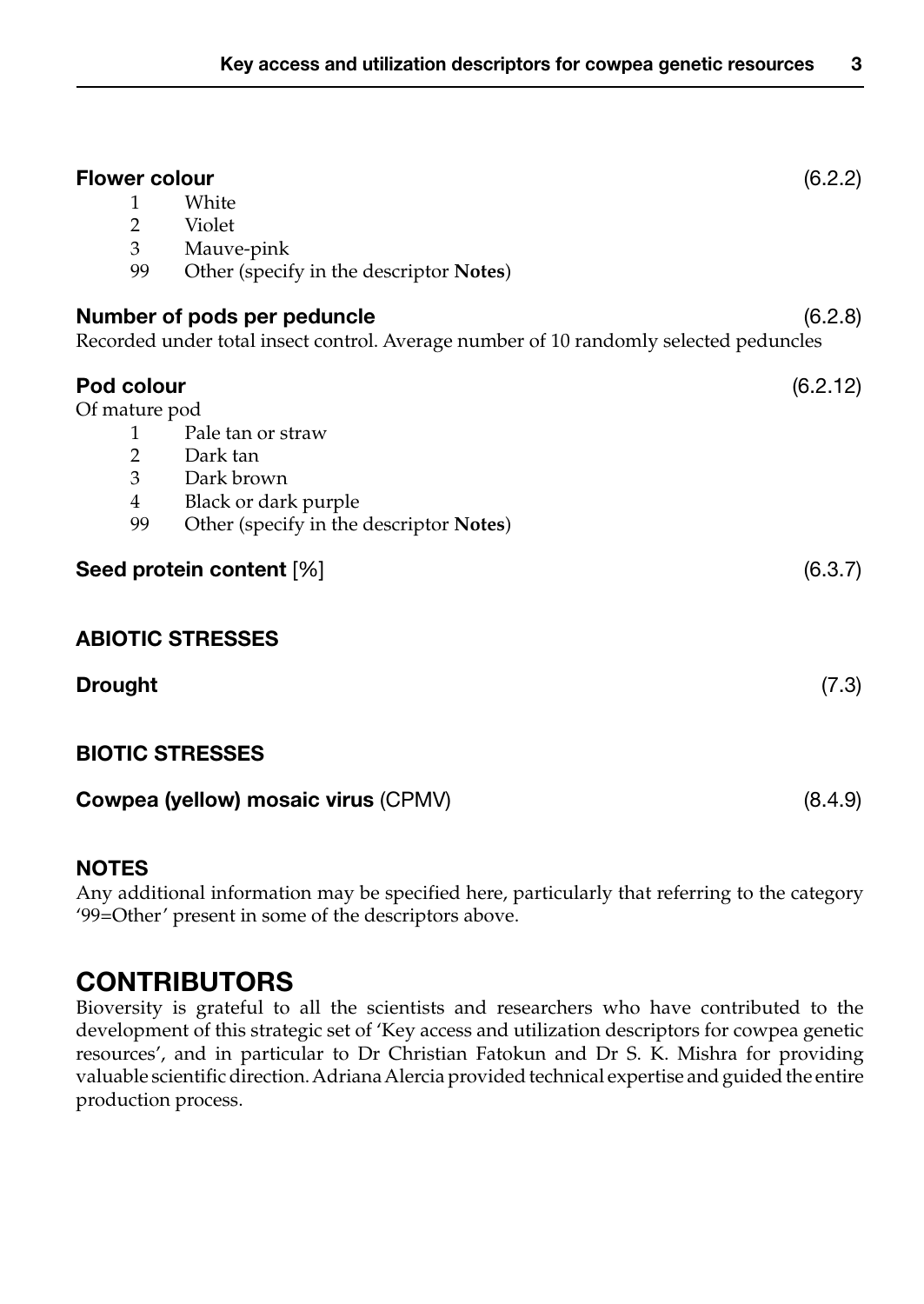# Core Advisory Group

**S. K. Mishra**, National Bureau of Plant Genetic Resources (NBPGR), India **Christian Fatokun**, International Institute of Tropical Agriculture (IITA), Nigeria Ousmane Boukar, International Institute of Tropical Agriculture (IITA), Nigeria Kaesel Jackson Damasceno e Silva, Center of Agriculture Research of MidNorth, Empresa Brasileira de Pesquisa Agropecuária (EMBRAPA), Brazil Richard L. Fery, United States Department of Agriculture, Agricultural Research Service (USDA-ARS), US Vegetable Laboratory, USA Ulrike Lohwasser, Leibniz Institute of Plant Genetics and Crop Plant Research, Germany

Yuji Niwa, Ministry of Agriculture, Forestry and Fisheries, Japan

# **REVIEWERS**

#### Australia

Sally Dillon, Queensland Primary Industries and Fisheries

#### Austria

Wolfgang Kainz, Austrian Agency for Health and Food Safety (AGES)

#### India

- C. Bharadwaj, Division of Genetics, Indian Agricultural Research Institute, Indian Council of Agricultural Research (IARI-ICAR)
- S. R. Pandravada, National Bureau of Plant Genetic Resources (NBPGR), Regional Station, Hyderabd
- J. C. Rana, National Bureau of Plant Genetic Resources (NBPGR), Regional Station, Phagli, Shimla

#### Italy

Valeria Negri, Applied Biology Department, University of Perugia

#### Nigeria

Remi Adeleke, International Institute of Tropical Agriculture (IITA) Dominique Dumet, International Institute of Tropical Agriculture (IITA), Nigeria Mohammad Faguji Ishiyaku, Institute for Agricultural Research, Ahmadu Bello University, Zaria

#### Russian Federation

Marina Burlyaeva, N. I. Vavilov Research Institute of Plant Industry (VIR)

#### Senegal

Ndiaga Cisse, Institut Sénégalais de Recherches Agricoles (ISRA)

#### Spain

Antonio M. De Ron, Misión Biológica de Galicia, Consejo Superior de Investigaciones Científicas (MBG-CSIC)